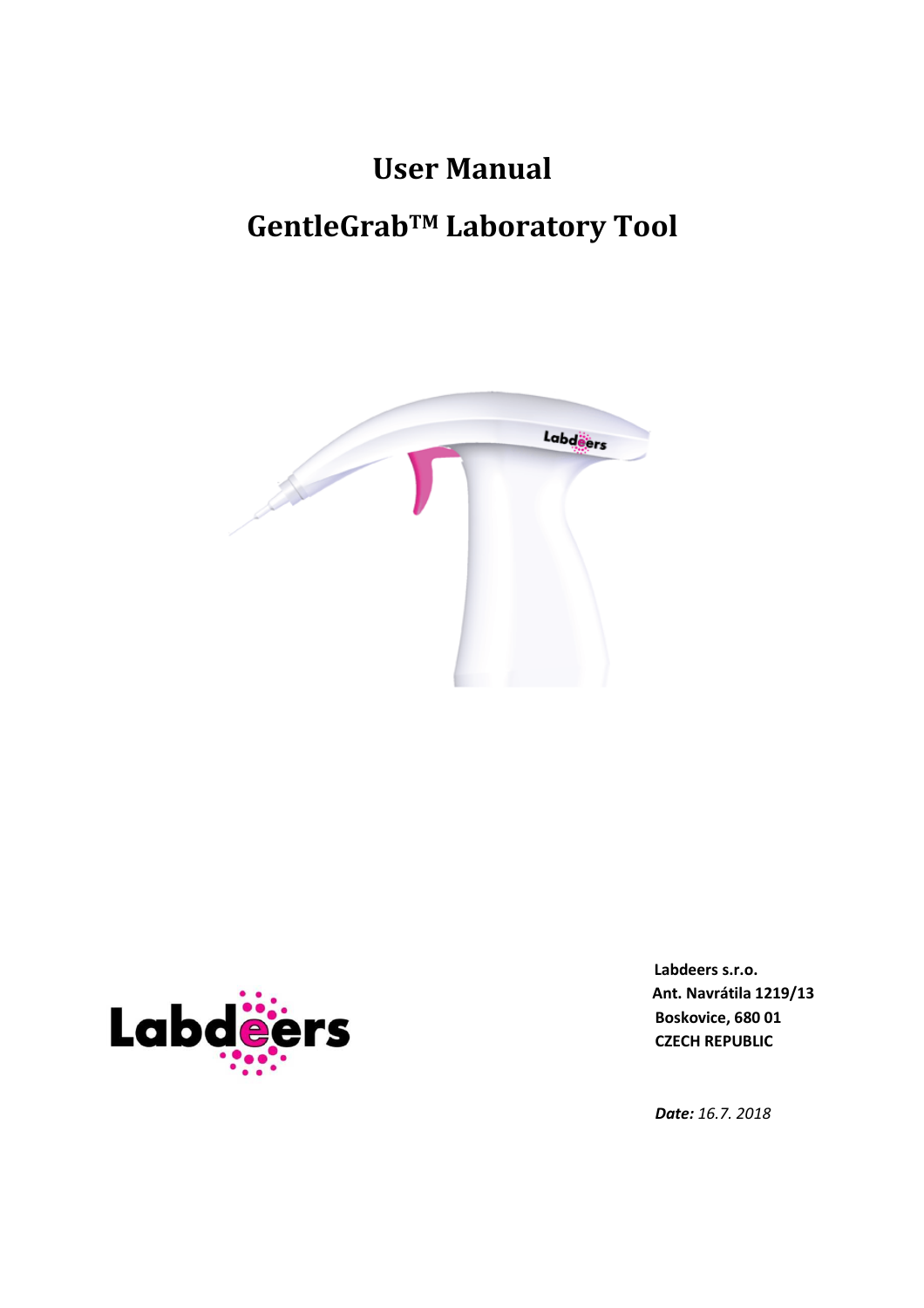

#### **Copyright © 2018 Labdeers s.r.o., Czech Republic**

Alterations or reproductions of this publication require the express written permission of Labdeers.

Labdeers reserves the right to change or make corrections in this manual at any time without prior notice. The current version of operation manual is available on our websites under www.labdeers.com/support.

The visualizations in this manual are illustrative.

This manual is an integral part of the product and its accessories and must be always easily accessible.

#### **Read the operation manual thoroughly before using the product for the first time.**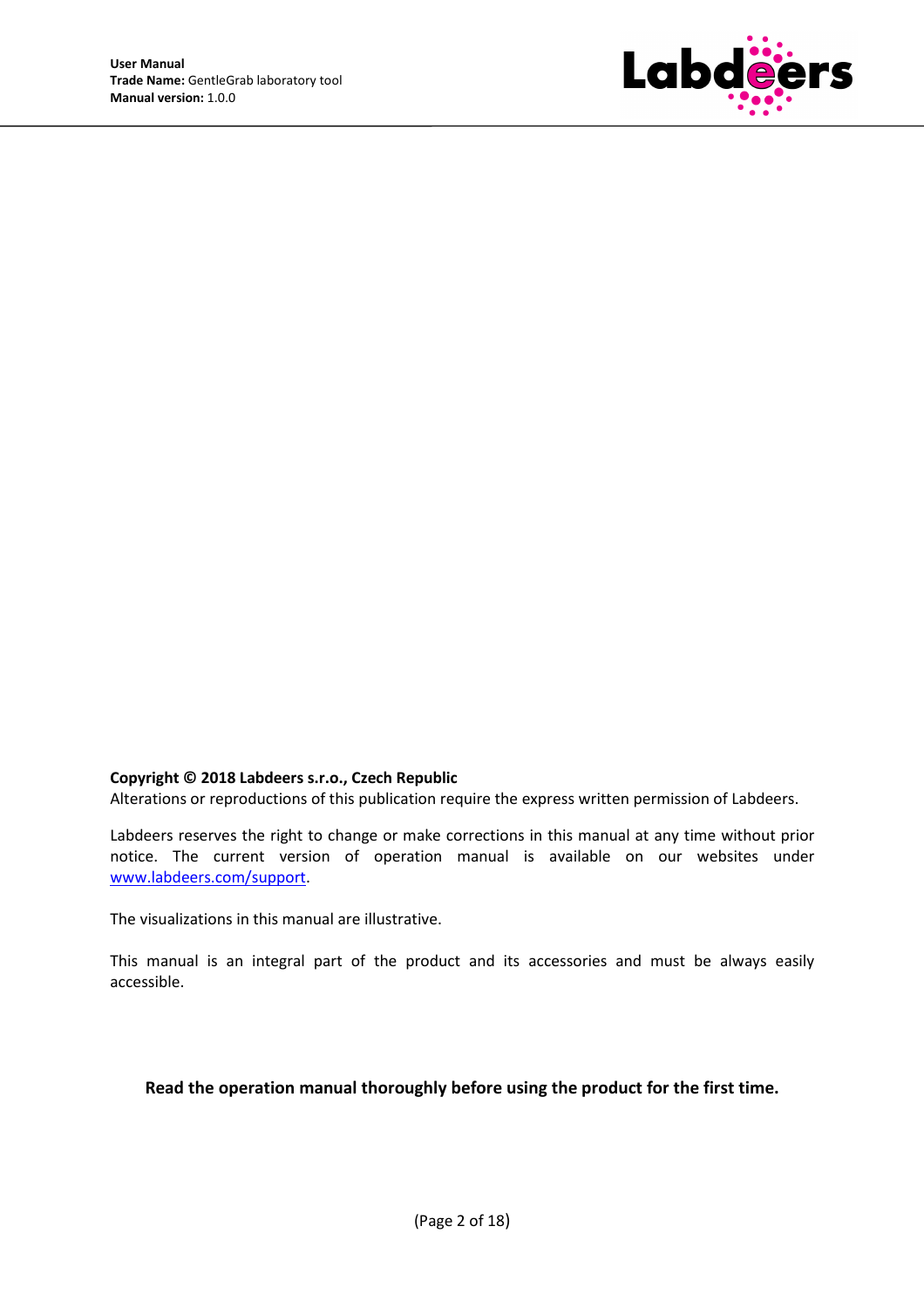

## **Table of content**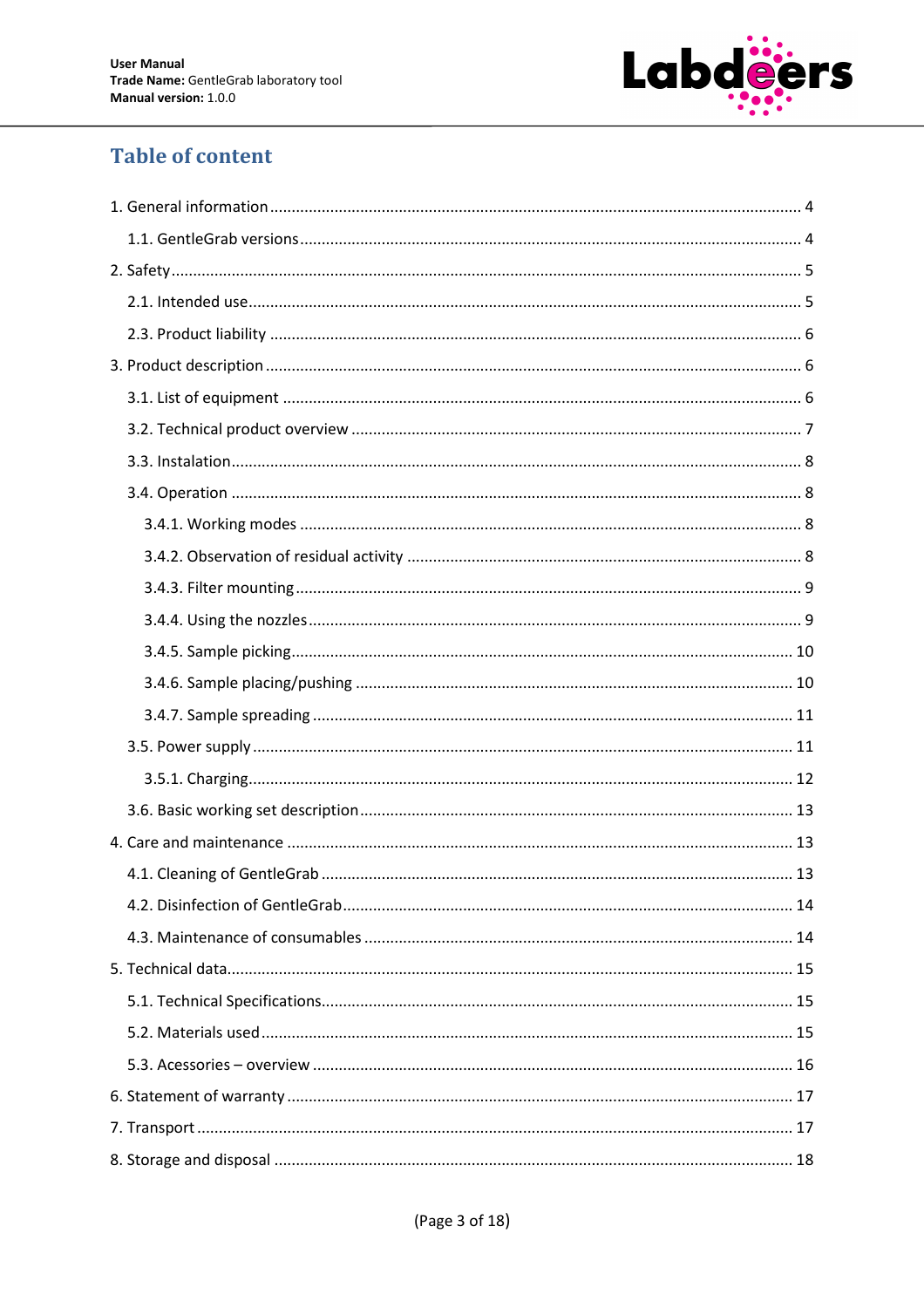

## **1. General information**

GentleGrab is specialized laboratory tool dedicated for manipulation with dry and semi-dry samples starting on size of 150µm and reaching up to tens of millimeters. It presents a portable, batterypowered laboratory tool working on principle of suction tweezers. By generating of vacuum and pressure even the objects with micro-scale size and low weight are allowed to be noninvasively manipulated, without risk of sample damage. The GentleGrab is effectively used for soft precision and sensitive gripping and placing of seeds, tissues, crystals, tissue sections or for a routine work with invertebrates or insects followed by active air mediated sample layout. Silicone suction pads attached to nozzle are suited for manipulation with larger objects or for specimens mounting. GentleGrab special configuration makes GentleGrab optimal for sensitive laboratory work and ideal for versatile laboratory use as well.

All the functions are adequate to used nozzle, object weight shape and surface type.



## **1.1. GentleGrab versions**

GentleGrab is provided in two basic LED versions.

| GentleGrab GG 1.2            | GentleGrab GG 1.3       |
|------------------------------|-------------------------|
| Chassis: white               | Chassis: grey           |
| LED lighting: cool white LED | LED lighting: green LED |

As an option other LED light versions are available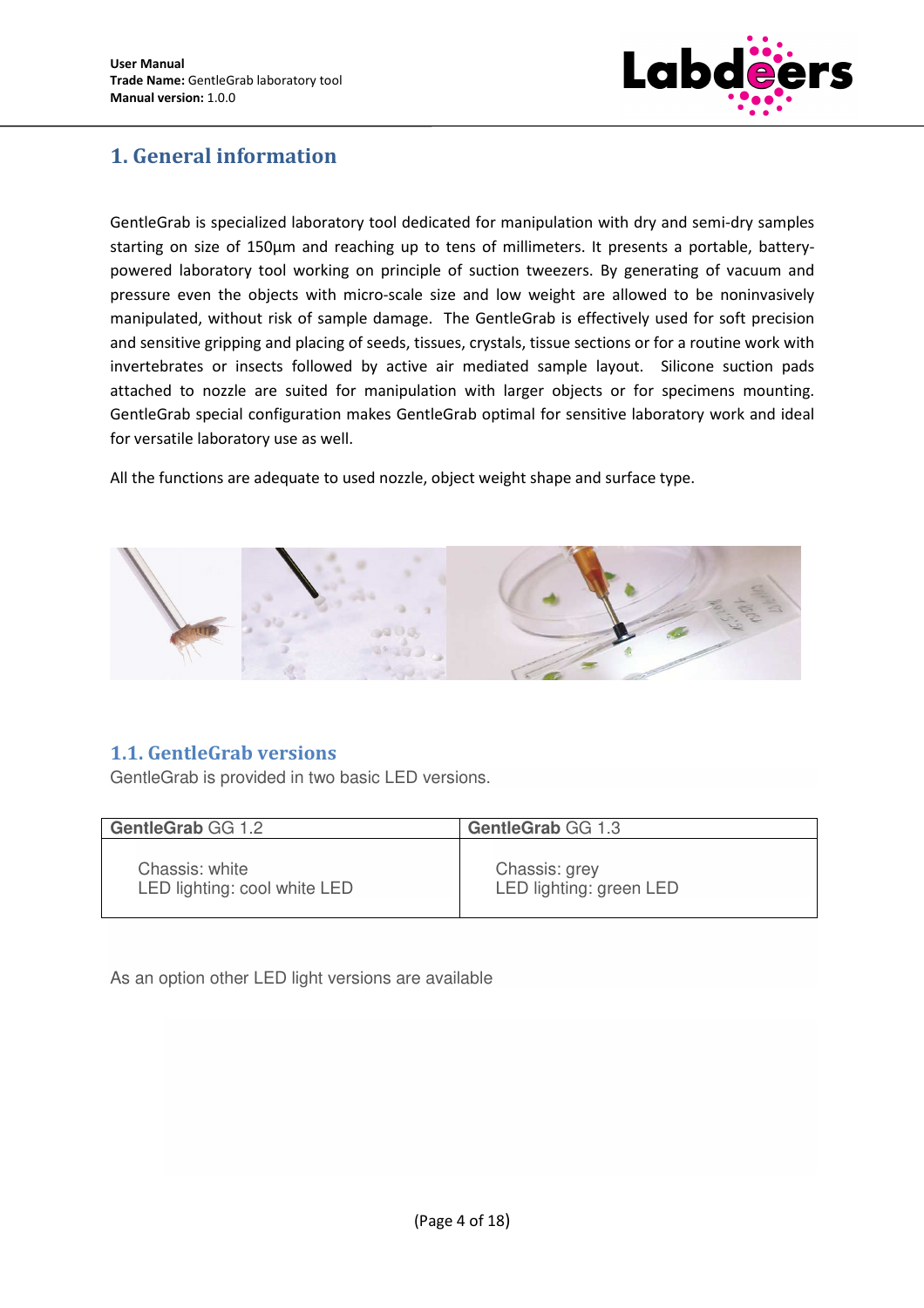

## **2. Safety**

The safety instructions in this manual have the following danger levels:

| <b>DANGER</b>  | Will lead to severe injuries or deaths |
|----------------|----------------------------------------|
| <b>WARING</b>  | May lead to severe injuries or death   |
| <b>CAUTION</b> | May lead to light to moderate injuries |
| <b>NOTICE</b>  | May lead to product or material damage |

#### **2.1. Intended use**

The GentleGrab laboratory tool is designed and constructed for solid dry/semidry samples: picking, holding, sorting, spreading and precise placing. GentleGrab operates on principle of noninvasive suction tweezers and thus suits applications intended for sterile and dirty laboratory work. It is exclusively intended for use in research.

The GentleGrab laboratory tool might be operated only by trained lab stuff and users based on careful reading of the user manual.

## **Warning for intended use**

**WARNING! – Damage to health due to toxic or pathogenic particles manipulation**. When handling infectious, toxic or pathogenic materials it is needed to work with respect to national regulations and bio-safety rules. To protect health, wear personal protective equipment.

**CAUTION!** – **Danger to individual persons due to careless use.** Never use GentleGrab on or in human body. Never point the opening of the device toward yourself or others. Before you start to work ensure the work with samples is safe to do not endanger yourself and other persons.

**CAUTION! – Decreased safety due to incorrect accessories use.** Usage of accessories other than those recommended by Labdeers may impair the precision, functionality and safety of GentleGrab device.

**NOTICE**! – **Contamination and incorrect sample handling.** Use the GentleGrab tool with fitted nozzles only. Use adequate nozzle diameter for sample manipulation. To avoid potential sample and instrument contamination care about the appropriate nozzles purity and filters replacement.

**NOTICE**! **– Damage to the GentleGrab due to penetration of particles or liquids**. Always use the provided water stop - 10 micron filters to protect GantleGrab tool. Use only the protective filters supplied by Labdeers to prevent damage and contamination of laboratory tool by micro particles and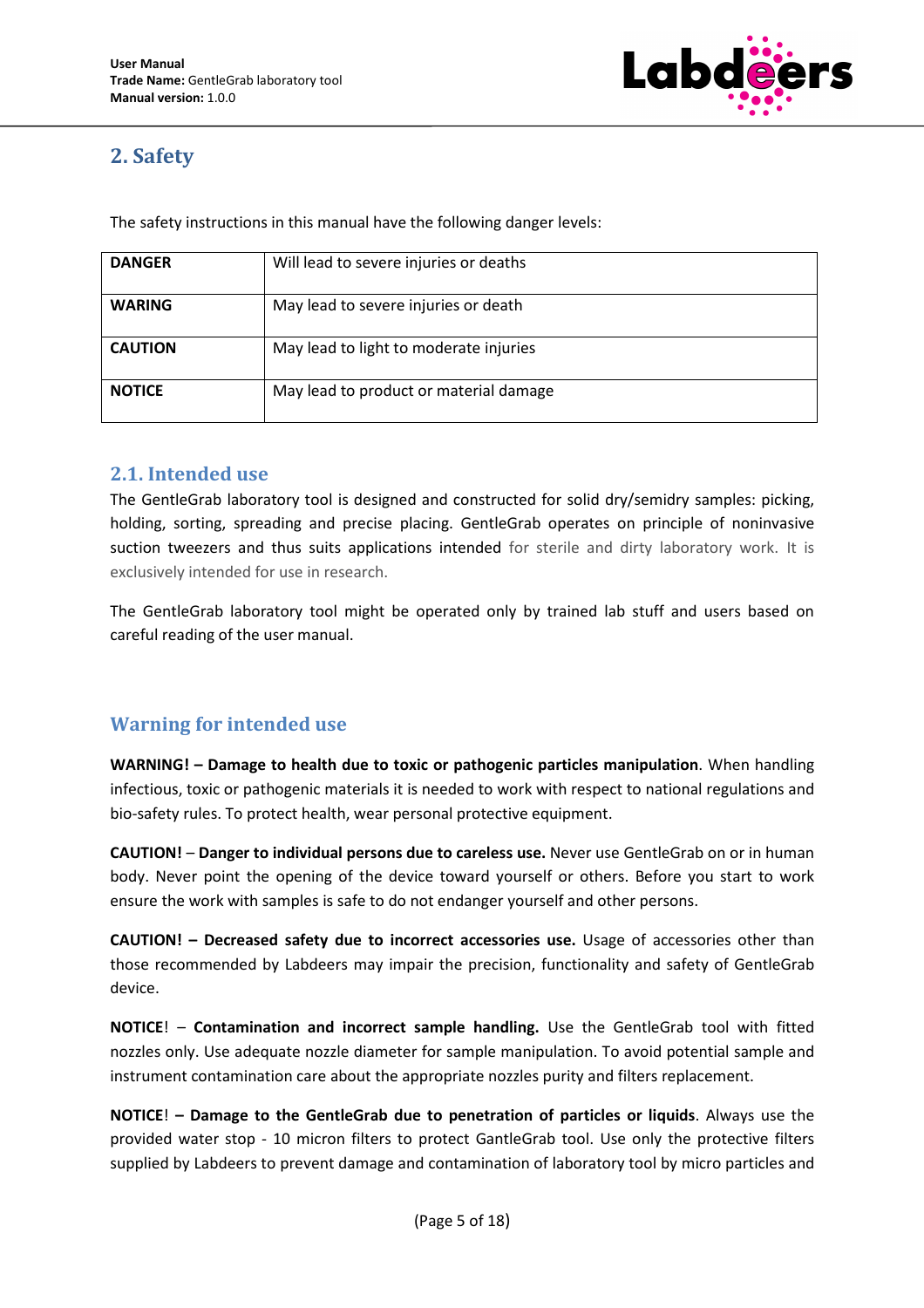

potentially by water aerosols. The GentleGrab laboratory tool may not come in direct contact with the liquid, only dry or semidry object manipulation is permissible.

## **2.3. Product liability**

In the following cases, the designated protection of the device may be compromised. Liability for any resulting property damage or personal injury is then transferred to the customer:

- The GentleGrab laboratory tool is not used in accordance with user manual.
- The GentleGrab laboratory tool is used outside of its intended use
- In case of special laboratory applications which are not listed in product intended use, customer needs the express written permission of Labdeers, to use the device outside of its intended use.
- The GentleGrab laboratory tool is used with accessories which are not recommended by Labdeers.
- The device is maintained or repaired by individuals or not authorized persons.
- The user makes unauthorized changes to the device.

## **3. Product description**

## **3.1. List of equipment**

Carefully unpack the carton. You received following items:

| Content                                | Quantity                         |
|----------------------------------------|----------------------------------|
| <b>GENTLEGRAB LABORATORY TOOL</b>      |                                  |
| <b>BASIC WORKING SET</b>               |                                  |
| <b>CHARGER</b>                         |                                  |
| <b>OPERATING MANUAL</b>                |                                  |
| LED LIGHT COVER                        |                                  |
| Other accessories or optional features | according to your specific order |

Find detail list of currently available accessories at *www.labdeers.com*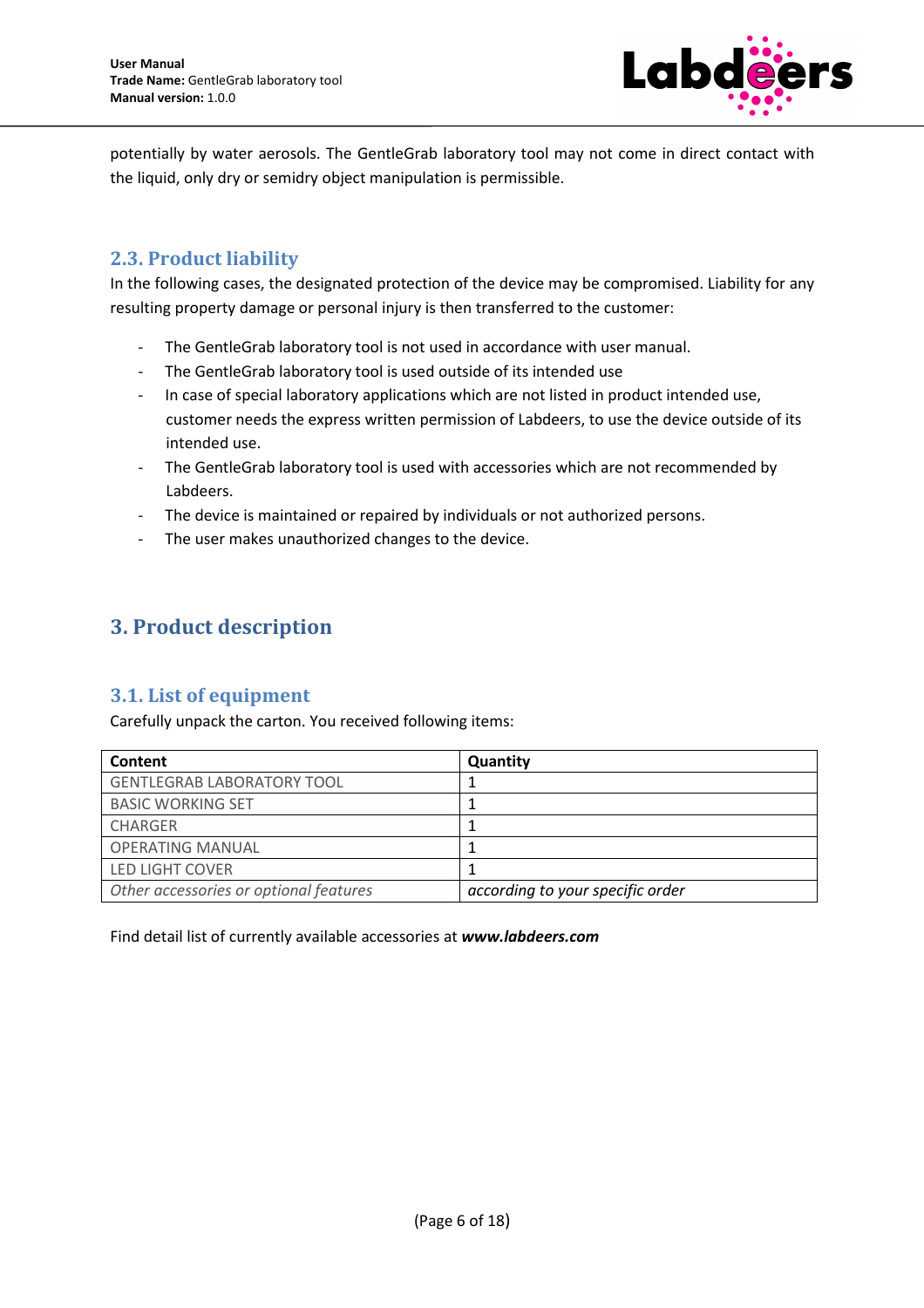

## **3.2. Technical product overview**



*Figure 1 - Schematic technical overview of GentleGrab laboratory tool* 

- 1. Nozzle
- 2. Filter with fixation filter ring
- 3. Nozzle connector
- 4. Nozzle holder
- 5. Holder for magnifier croco- clip
- 6. Light emitting diod (LED)
- 7. Cover for Light emitting diod (LED)
- 8. Trigger OFF
- 9. Trigger ON / SUCTION operation mode
- 10. Trigger ON / PREASURE operation mode
- 11. Charging indicator
- 12. Micro USB charging input
- 13. Serial number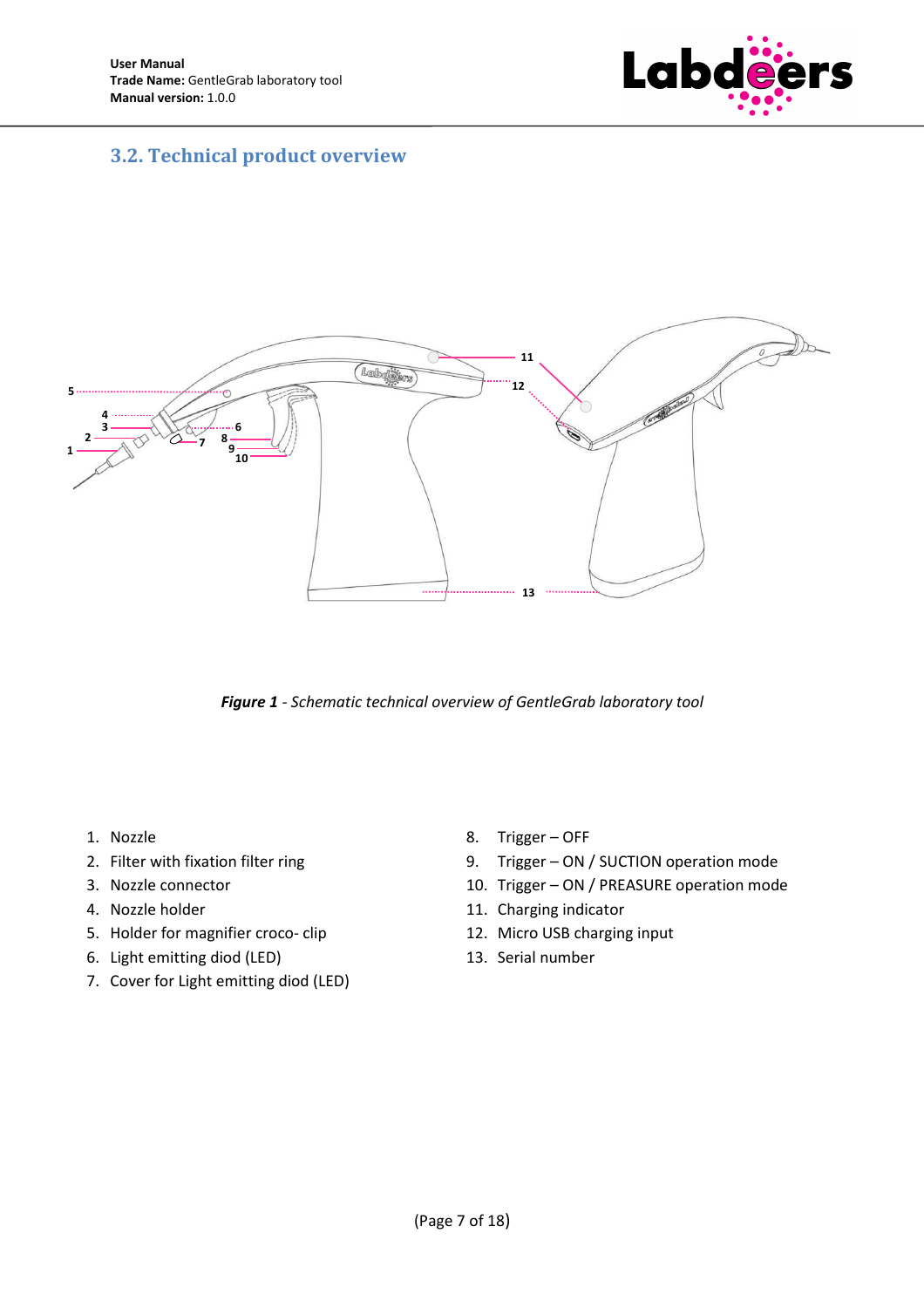

## **3.3. Instalation**

Before the use of GentleGrab laboratory tool for the first time these steps needs to be carried out once.

- 1. Assamble the mains/power supply device (chapter 3.5. Power supply)
- 2. Fully charge the rechargeable battery (chapter 3.5.1. Charging)
- 3. Remove the transportation pin under the trigger

## **3.4. Operation**

#### **CAUTION! – Before use ensure the provided filter is fixed at the end of nozzle connector**

#### **CAUTION! – Before use ensure the appropriate nozzle is attached**

The GentleGrab laboratory tool is type of electronic air-based tweezers manipulating the object by vacuum application followed by active air-pressure mediated sample layout. The GentleGrab can be only used if nozzle and protecting filter is attached. The sample picking, holding, sorting, spreading and precise placing is operated by using nozzles of various diameter and by changing the operating modes.

#### **3.4.1. Working modes**

#### **By pressing the trigger - operator select the appropriate working mode:**

**SUCTION MODE** - press the trigger to the  $1<sup>st</sup>$  working position (Fig. 1, point 10). The vacuum is now provided until the working mode is changed. Samples can be sucked at the nozzle tip.

**PRESSURE MODE** - press the trigger to the 2<sup>nd</sup> working position (Fig. 1, point 11). The mild air pressure is produced until the working mode is changed. It is used to release sample from the nozzle tip surface, or for sample spreading on working area.

In both working modes additional LED light source is active. By the trigger releasing GentleGrab stop its function and the lighting function is inactivated as well.

Note: The changes of working modes are connected with slight change of the LED light intensity. This is mediated by the change of working current and does not influence the functionality of the device.

#### **3.4.2. Observation of residual activity**

In case of vacuum application it is possible to observe remaining suction activity, this residual activity is stronger in case of used nozzles with smaller inner diameter. Based on the pressure compensation this effect disappears. There may also be visible residual light based on the turning OFF the GentleGrab device. Above described residual activities are normal and do not affect the proper function of GentleGrab laboratory tool.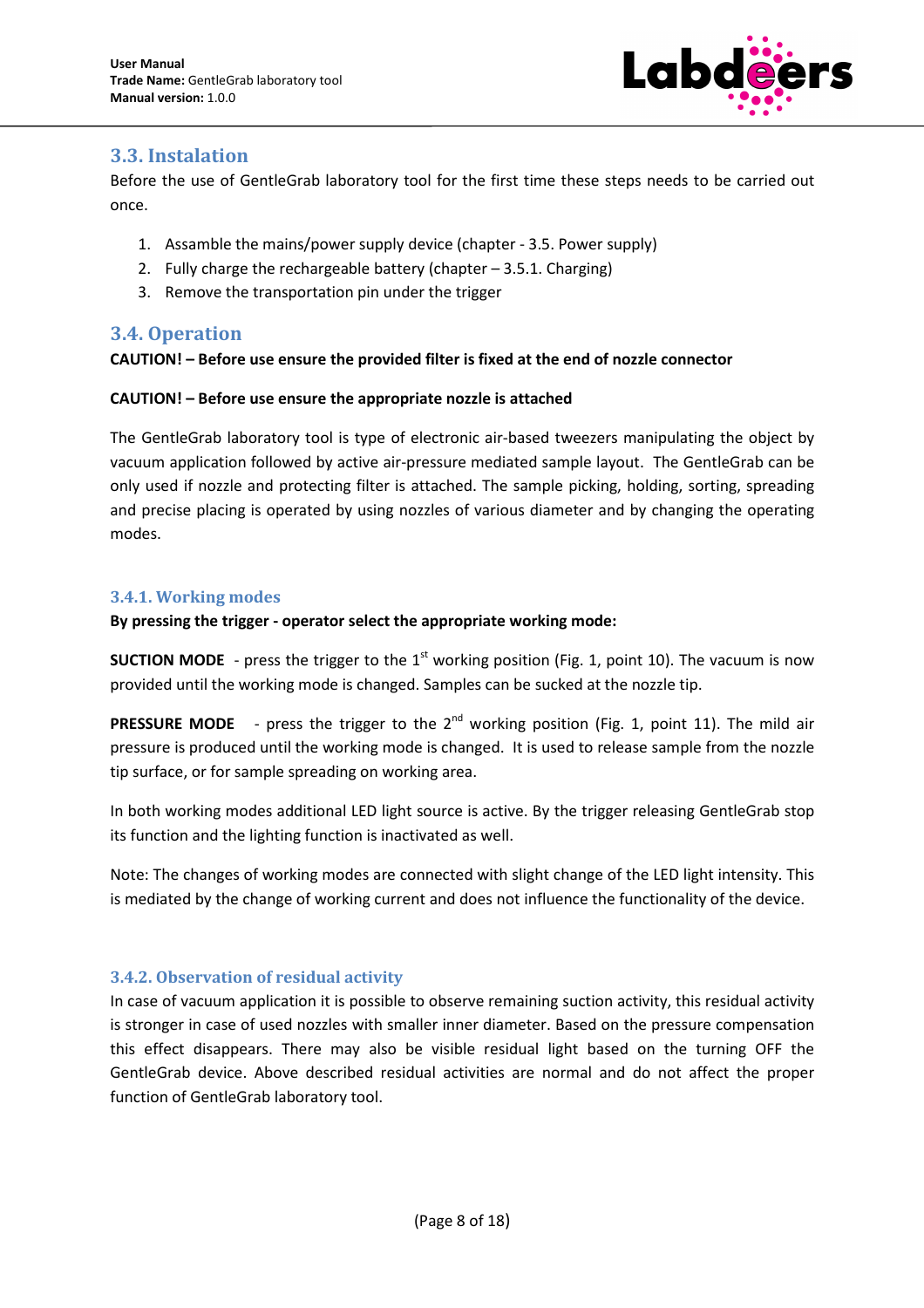

#### **3.4.3. Filter mounting**

To protect both your samples as well as the GentleGrab device prior damage or potential contamination must be used supplied original 10µm filter provided by Labdeers. These filters are coated by vax leyer. Vax leyer is important for the tight connection with the nozzle connector; this leyer also prevents potential filter penetration in to the GentleGrab device causing its potential damage.

The pore size of 10µm and depth of filter 5mm is sufficient for sample protection against potential contamination (mechanical or bacterial). Inside of filter pores are disposed water adhesive molecules. These molecules ensure protection of potential GentleGrab damage in case of inappropriate usage and water aerosols. Based on water absorption the water adhesive molecules enlarge the volume and immediately stop the air flow in between the sample and GentleGrab.

#### **NOTICE! - Avoid producing strong power to fix the filter in to the nozzle connector**

#### **3.4.4. Using the nozzles**

The material to be handled is sucked at the tip of nozzles. We recommend using blunt end stainless steel nozzles or flexible polypropylene nozzles in length of 12.7mm (1/2"). For some of the special purposes and research applications the nozzles of 38,1mm (1,5") and some other special nozzles are available. Described nozzle types are available in various gauge, in non sterile packing.

Nozzles of gauge 18 (green) are compatible with suction silicone pads.

The selection of appropriate nozzle diameter is fully on the operator liability. We recommend using nozzle gauge with the inner diameter smaller than manipulated object.

In case of spreading function, the applied pressure changes adequately to the used nozzle diameter.

#### **Nozzle attachement/release**

- 1. To attach the nozzle, hold the nozzle hub and insert the nozzle straight to the nozzle connector (Fig. 1, point 3).
- 2. By slight rotation fix the nozzle in the nozzle holder (Fig. 1, point 4).
- 3. To attach sterile nozzle by hand, it must be handled in a way that prevents the nozzle contamination.
- 4 . To release the nozzle repeat the procedure in the reverse order.

Nozzles can be used repeatedly based on the careful cleaning and maintenance.

#### **NOTICE! - Avoid producing strong power to fix the needle in to the locking system.**

The strength of locking does not influence the proper function of Gentlegrab laboratory tool.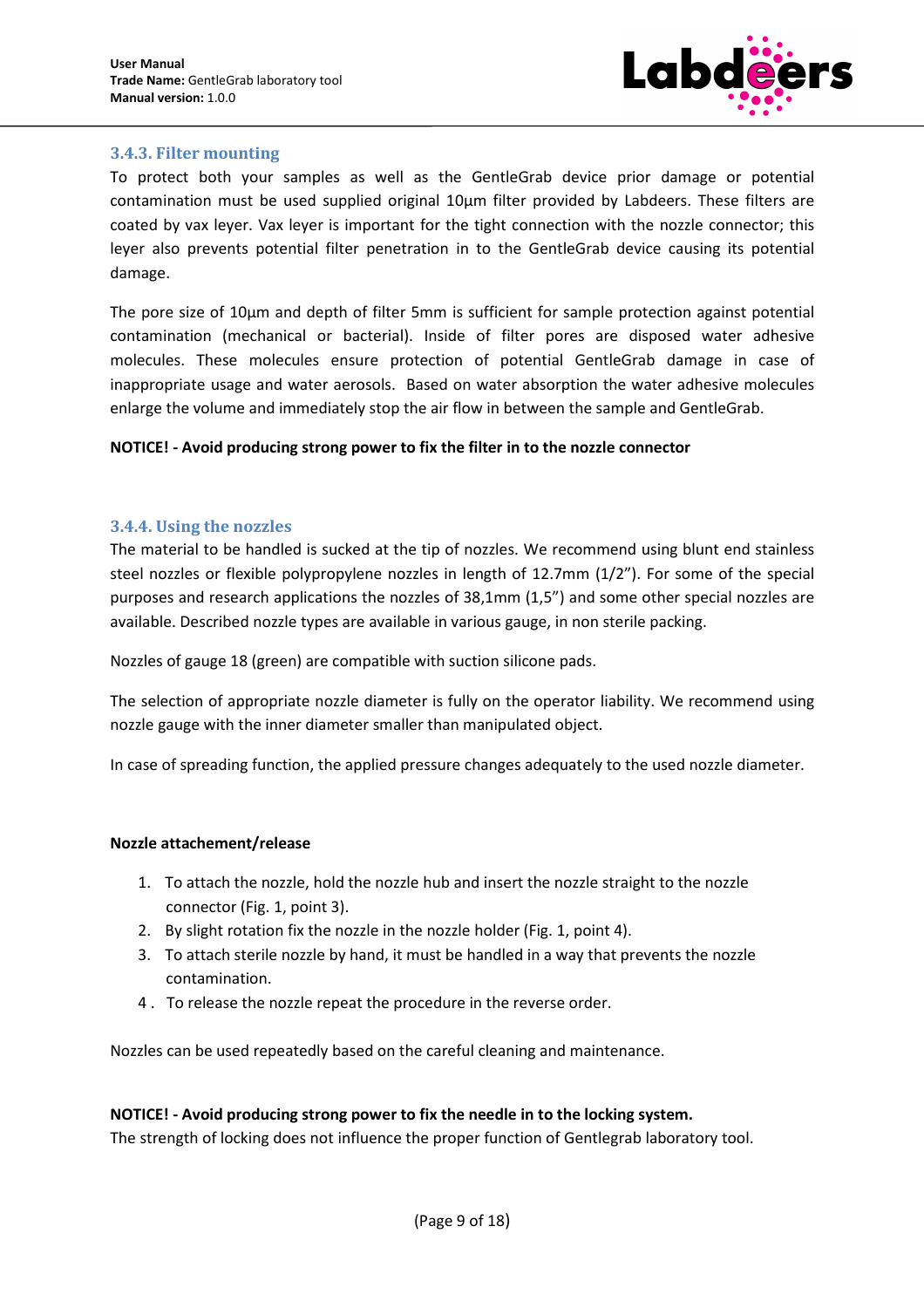

#### **3.4.5. Sample picking**

1. For optimal sample picking of bulk materials it is recommended to spread this material on flat solid surface (Fig. 2A).



#### *Figure 2. Picking of sample*

*Picking of bulk material directly from stock may lead to incorrect picking. For optimal sample picking spread this material on flat solid surface (A). In case of light weight and electrostatic material, more of the objects are usually attached based on picking from bulk (B). In contrast the fractional force of surroundings objects leads to failure, once heavy or large objects are manipulated (C).* 

- 2. Turn on the trigger in to the suction mode and by touching the object pick the object up.
- 3. Hold the trigger in suction mode until you decide to push the object

#### **3.4.6. Sample placing/pushing**

- 1. Push the object either by using the active pressure or by gravity. For a gravity pushing simply release the trigger to the initial position (trigger OFF).
- 2. To generate active pressure shortly push the trigger to pressure mode. The active pressure for object releasing is needed in case of micro scale samples, electrostatic samples or if the suction pad is used. In case of active push you need to count with trajectory of sample release based on the initial angle of nozzle (Fig. 3).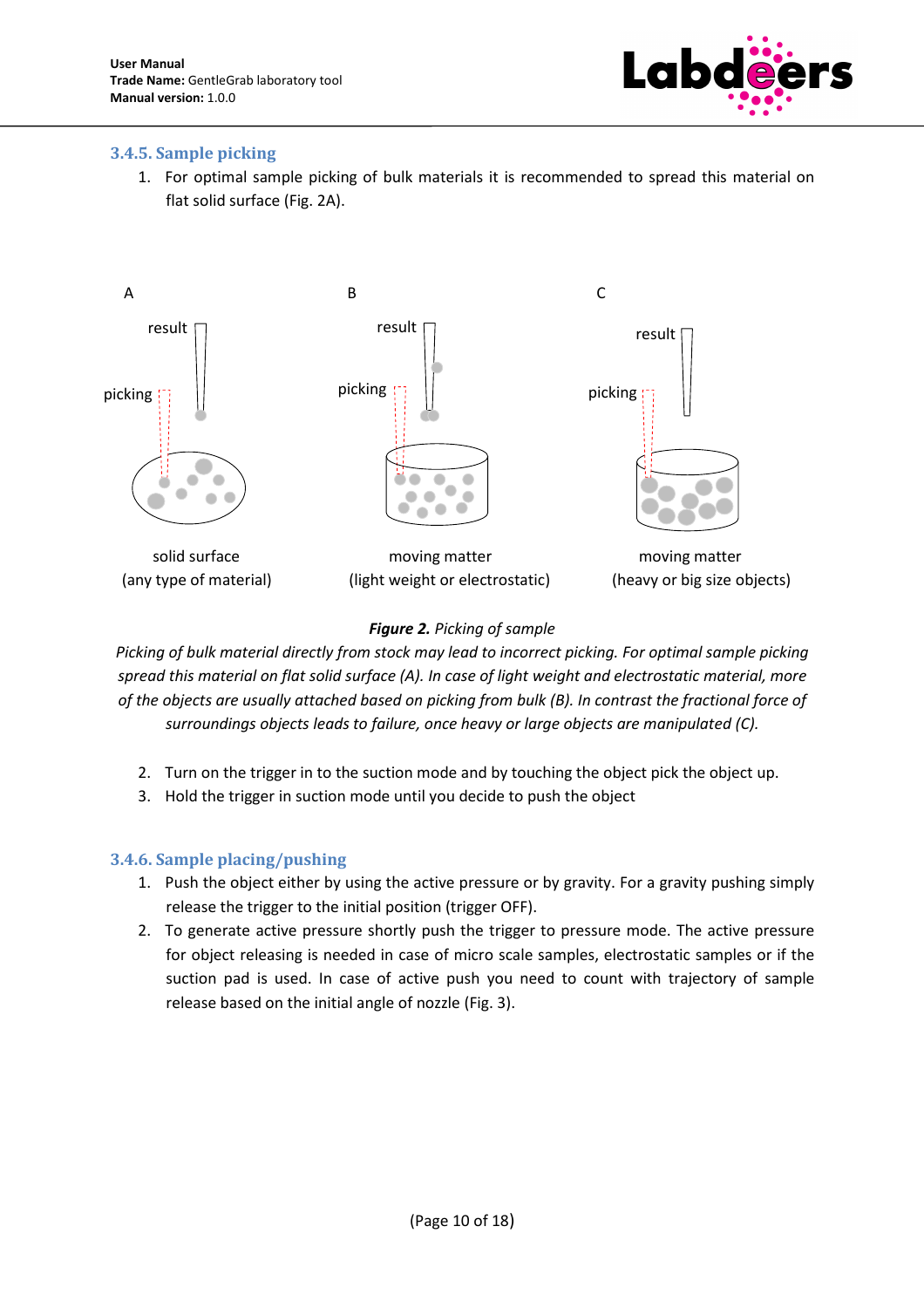



*Figure 3. Sample placing trajectory* 

#### **3.4.7. Sample spreading**

We do recommend testing the spreading function with appropriate material and various nozzle diameters before run sensitive experiment.

- 1. In case of using the spreading function, the pressure changes adequately to the used nozzle diameter and the used nozzle to object distance.
- 2. Trigger on the GentleGrab to active pressure mode. Get slowly closer to the objects to be spread. By active nozzle movement spread samples on surface.

## **3.5. Power supply**

The power suply is designed to power the electrical equipment from the 110-230V AC mains (Fig. 4).

#### **Unit setup and operation**

- Assembly the connector and power supply
- Plug the connector into the appropriate socket in the powered device.
- Plug the power supply to the 110-230V AC outlet.



*Figure 4. Charger and available plug connector type scheme (distance/mm)*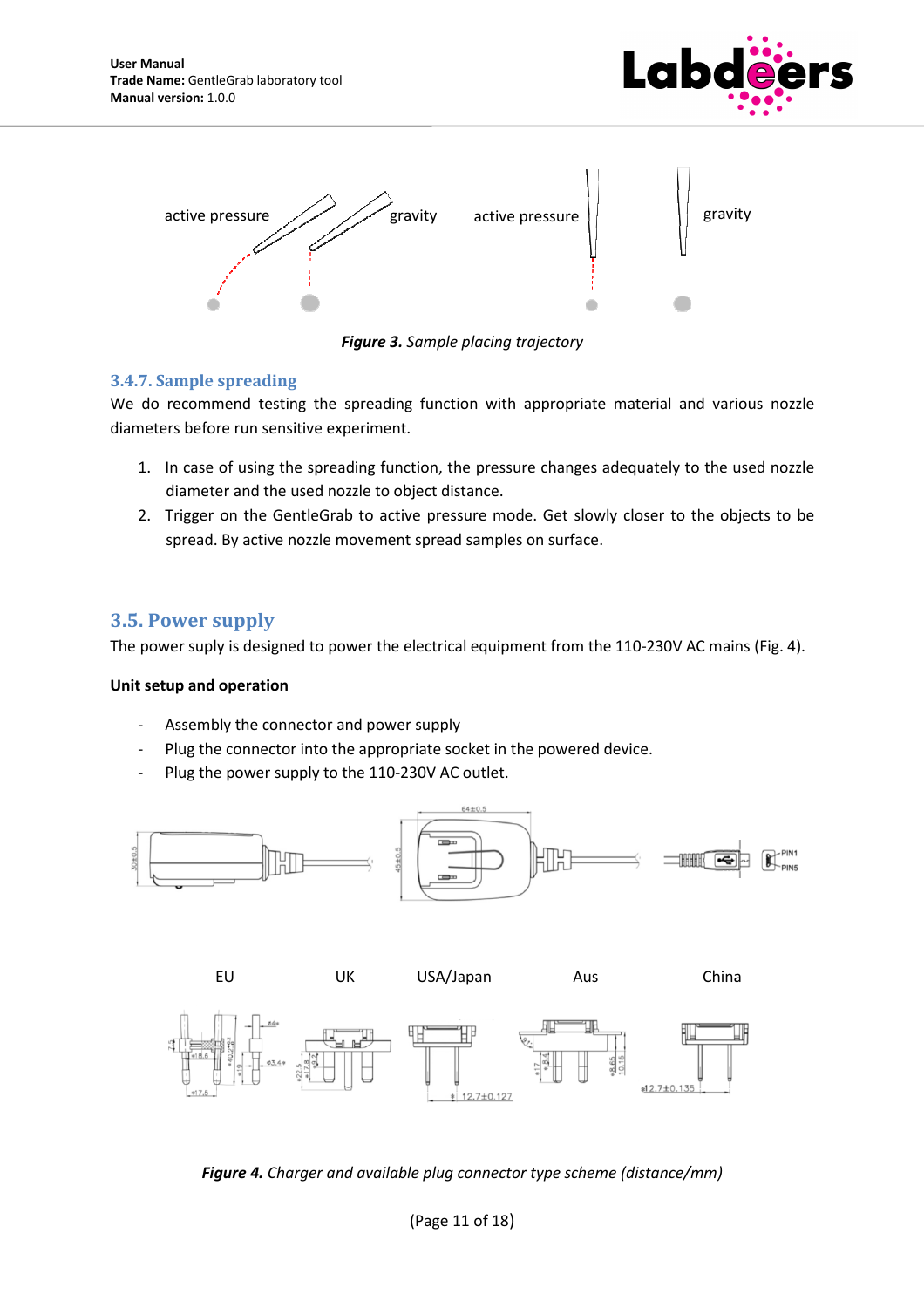

**WARNING! Incorrect or damaged mains/power supply devices can cause severe personal injury and damage to the device.** Do not use damaged mains/power supply devices. Such devices may cause electric shock, overheat of the device, set it to fire, melt it, short-circuit it or cause other similar damage.

#### **PRECAUTIONS**

- Do not exceed the rated operating parameters.
- The device may interfere with sensitive equipment located nearby.
- There is a risk of a harmless electric shock, fire or equipment failure.
- Do not disassemble, repair, or modify the device and do not touch the interior parts of the device.
- Do not disassemble the housing.
- The power supply has no components including fuses that can be replaced by the user.
- Dangerous voltages may still exist in the power supply even after few minutes from turning off the power.
- Damaged power cord must be immediately replaced by a qualified technician.
- Do not use the device if it emits smoke, an abnormal smell or strange sounds.

#### **3.5.1. Charging**

The rechargeable battery has to be fully charged before the use at the first time.

- 1. Insert the provided mains/power supply device into the socket
- 2. Connect the charging micro USB plug to the connector socket of GentleGrab laboratory tool.
- 1. The charging process is indicated on a top of the chassis close to the connector socket of GentleGrab device.
- 2. Charging mode is indicated by red light, the blue light indicates fully charged device (Fig. 5).
- 3. Recharge the battery completely at least every two months, in case the device is for a longer period without operation.



*Figure 5. Charging status*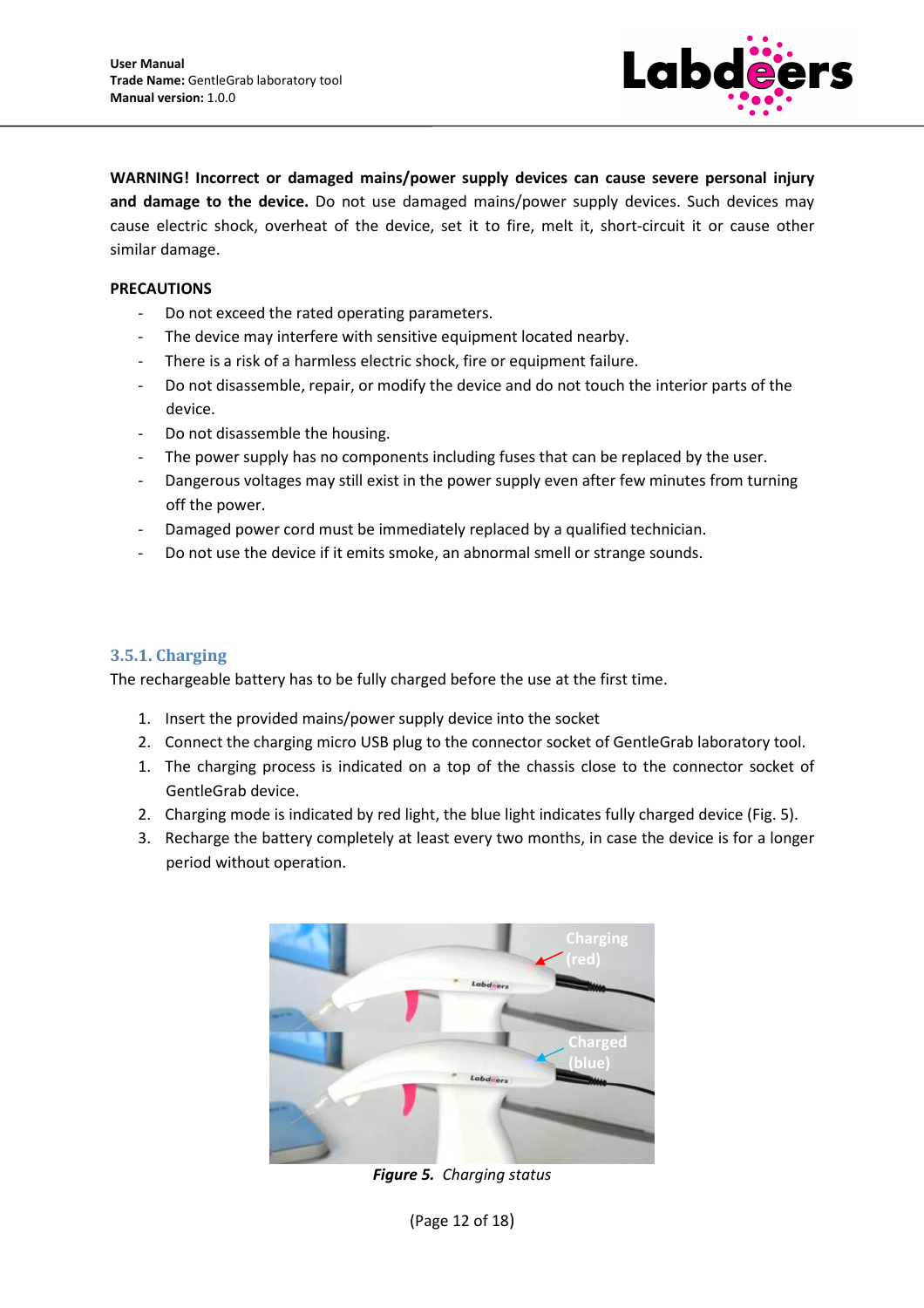

**NOTICE! – Loss of full charging capacity of rechargeable battery by incorrect charging.** The supplied GentleGrab device is not fully charged. The rechargeable battery will reach its full capacity only after several discharging and charging cycles.

**NOTICE! – Never charge the battery in environment reaching high temperatures** (>60°C, over there where overheat is supposed - close to heater, sunny windows etc.)

**NOTICE! – Material damage due to outdated rechargeable battery.** The battery may become deformed or burst by exceeding its service life. Never use GentleGrab device with deformed or heating handle. This indicates outdated rechargeable battery and device should be serviced.

## **3.6. Basic working set description**

Basic working set contains following accessory:

1/2″ Straight stinless steel nozzles

| 1/2" Straight polypropylene nozzle | Gauge | ID inch | ID mm | Color                                         | Amount               |
|------------------------------------|-------|---------|-------|-----------------------------------------------|----------------------|
|                                    | 14    | 0.063   | 1.60  | Olive                                         |                      |
| 1x Magnifier                       | 15    | 0.054   | 1.37  | Amber                                         | $\mathbf{1}$         |
|                                    | 16    | 0.047   | 1.20  | <b>Black</b>                                  | $\mathbf{1}$         |
| 1x Magnifier clip                  | 18    | 0.033   | 0.84  | Green                                         | 3 (1x Polypropylene) |
|                                    | 20    | 0.024   | 0.60  | Pink                                          | $\mathbf{1}$         |
|                                    | 22    | 0.016   | 0.41  | <b>Blue</b>                                   | $\mathbf{1}$         |
| 3x Silicone suction pads           | 27    | 0.008   | 0.20  | Clear                                         | $\overline{2}$       |
|                                    | 30    | 0.006   | 0.15  | Lavender                                      | $\overline{2}$       |
| 5x Filters                         |       |         |       | <b>Table 1 –</b> Nozzles in Basic working set |                      |

## **4. Care and maintenance**

## **4.1. Cleaning of GentleGrab**

All parts of GentleGrab can be cleaned by following procedure.

- 1. Moisten a cloth with cleaning agent
- 2. Clean the device form external contamination
- 3. Moisten the cloth with clear water and wipe down the housing to remove rests of cleaning agents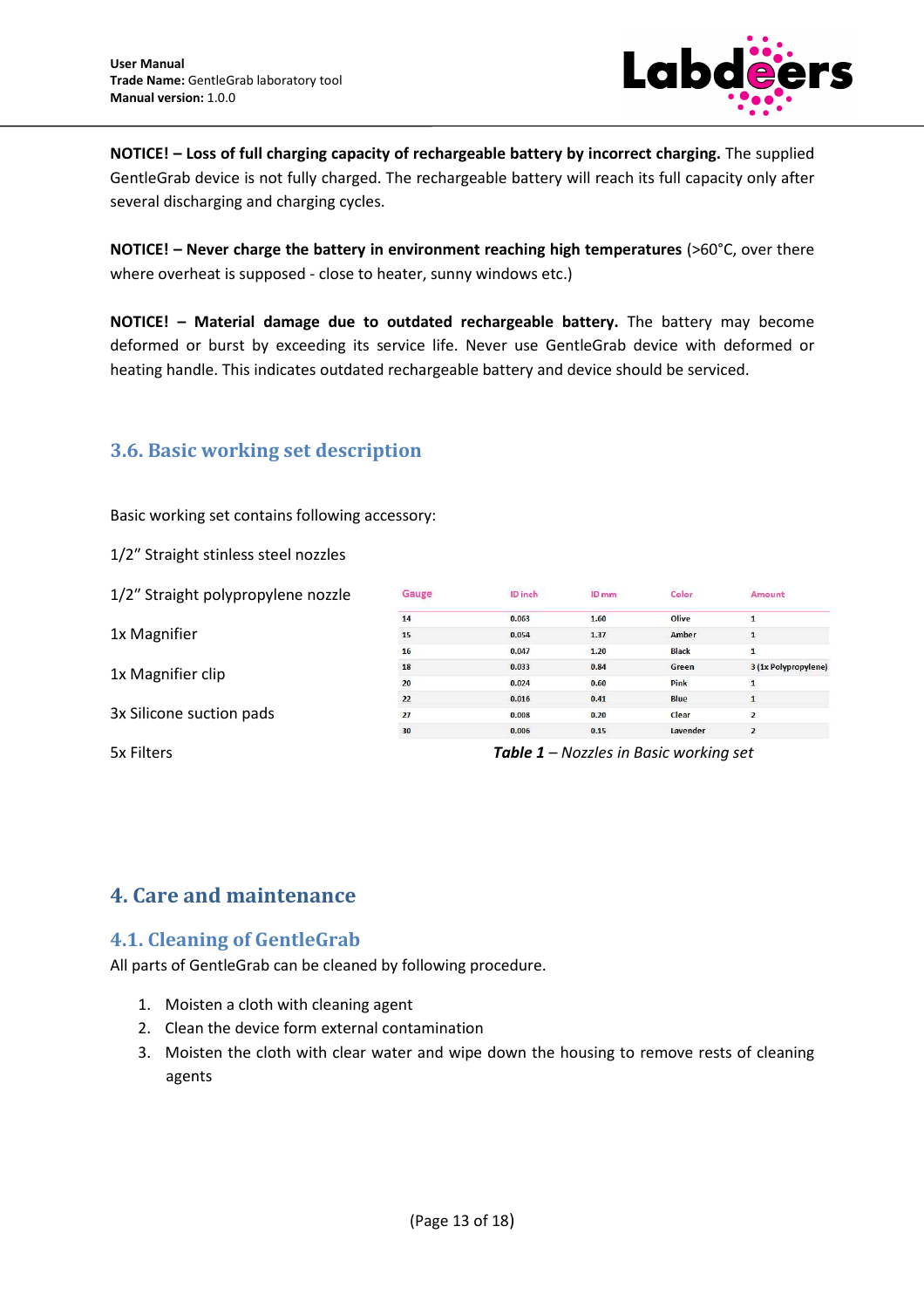

**NOTICE! – Damage due to penetration of liquids.** The device itself is not waterproof and may not come into contact with the liquid, always use wet cloth for cleaning. Always use the water stop protection filter to avoid potential liquid penetration by nozzle input.

**NOTICE! – Damage to device by unsuitable cleaning agents or by sharp objects.** Do not clean the device by corrosive cleaning agents, strong solvents or abrasive polishes. Never use the organic solvents or acetone. Do not use sharp or pointed objects for cleaning. Check the compatibility and chemical resistance of materials before the use of cleaning agents.

#### **4.2. Disinfection of GentleGrab**

For disinfection of GentleGrab wipe the outer surfaces with decontamination agent or 70% isopropyl.

**Sterilizing with UV light –** GentleGrab can be temporarily subjected to the UV light at 254 nm.

**NOTICE! – Damage due to incorrect handling.** Do not use any additional desinfectants, decontamination agents during UV sterilization.

#### **4.3. Maintenance of consumables**

#### **Filters maintenance**

Replace the protective filter always after contact with liquid or in case there are signs of filter damage. Filters can be sterilized temporarily with UV light at 254 nm.

#### **Nozzles maintenance**

Nozzles can be used repeatedly based on the careful cleaning and maintenance. Clean the nozzles immediately after use.

- 1. Use cleaning agent or decontamination agent or 70% isopropyl for cleaning of nozzles surface
- 2. Clean the inner parts by cleaning agent or decontamination agent or 70% isopropyl using the syringe.
- 3. Remove the rests of cleaning agents by clear water.
- 4. Use syringe mediated air flush to remove rests of water or disinfectants from inner parts of nozzles.

Nozzles can be sterilized temporarily with UV light at 254 nm.

#### **Magnifier cleaning**

Do not use sharp objects for cleaning of magnifier.

- 1. Use cleaning agent for cleaning of surface
- 2. Rinse the magnifier by clean water
- 3. Wipe the rest of water by dry cloth

Magnifier can be sterilized temporarily with UV light at 254 nm.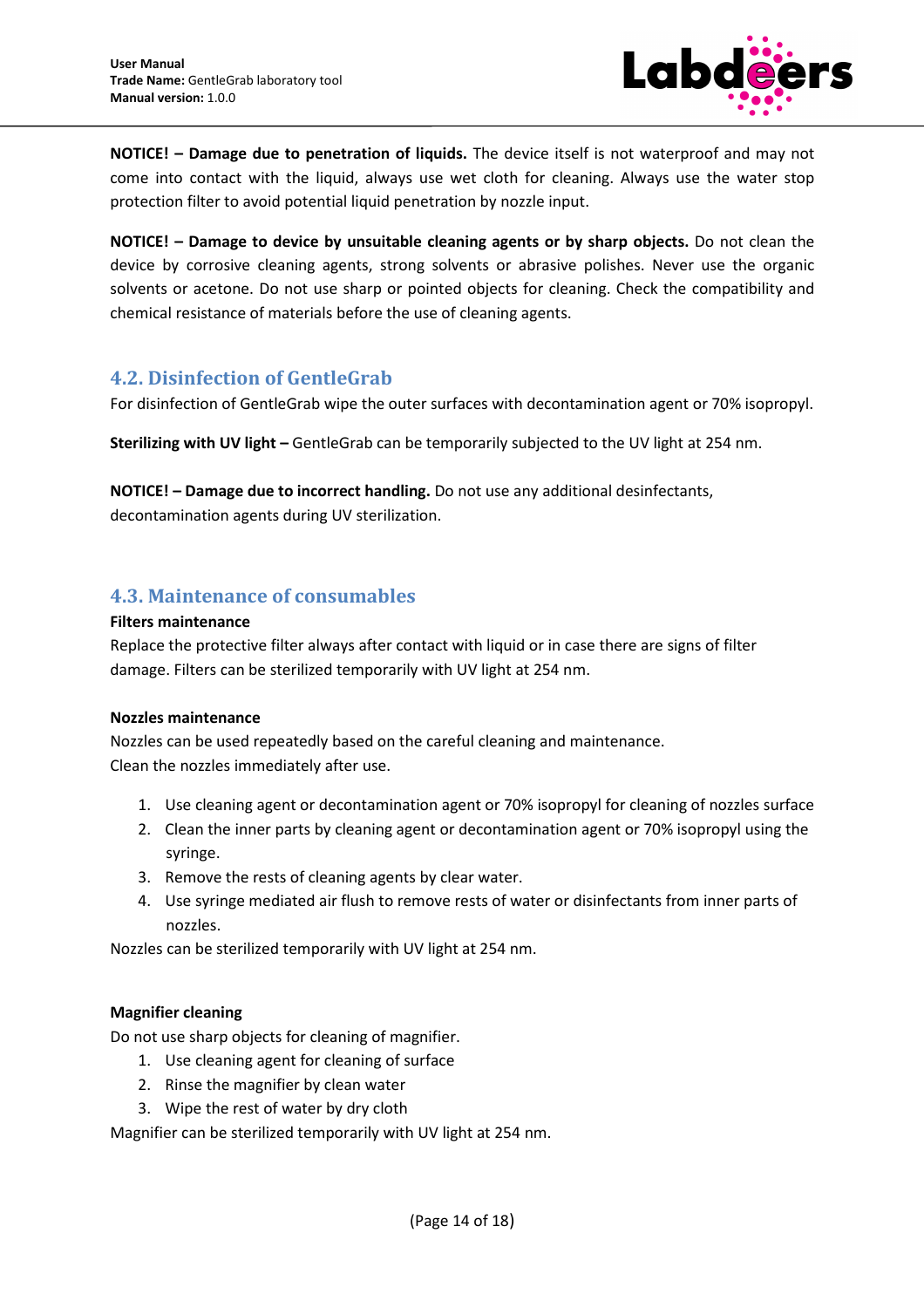

## **5. Technical data**

 The proper device functions were verified by employee of Labdeers. Each GentleGrab device was adjusted and tested in all the operation modes.

## **5.1. Technical Specifications**

| Objects - minimal object size*              | 150 µm                          |
|---------------------------------------------|---------------------------------|
| Objects - maximal object size*              | Tens of milimetres              |
| Objects - maximal object weight*            | 20g (using suction pads)        |
| Objects $-$ state*                          | Solid; dry/semidry              |
| Nozzle conector                             | male luer lock                  |
| Operating conditions - temperature          | $5^{\circ}$ C – 40 $^{\circ}$ C |
| Operating conditions - relativre humidity   | 10% - 95% RH                    |
| Operating conditions - Atmospheric pressure | 795 hPa - 1060hPa               |
| Height                                      | 117mm                           |
| Width                                       | 47 <sub>mm</sub>                |
| Depth                                       | <b>148mm</b>                    |
| Weigh                                       | approx. 160g                    |
| <b>LED</b> source                           | 3mm LED (cool white/green)      |
| Interface                                   | Micro USB                       |
| Batery capacity                             | 1000mAh                         |
| <b>Battery type</b>                         | Ni-MH                           |
| Nominal Voltage                             | 3,5V                            |
| Charging imput                              | max. 2A                         |
| Overheating fuse                            | $65^{\circ}$ C                  |

 **\*NOTE –** the object manipulation depends on used caliber of nozzle, object shape, surface and weight

## **5.2. Materials used**

The components of GentleGrab laboratory tool, accessible to the user are made of the following material. Please check the chemical resistance before using organic solvents or aggressive chemicals which are in contact with GentleGrab. For cleaning please follow the cleaning instructions in part of maintenance.

|  |  | NOTICE! - Aggressive chemicals may damage the GentleGrab laboratory tool or supplied acessories |
|--|--|-------------------------------------------------------------------------------------------------|
|--|--|-------------------------------------------------------------------------------------------------|

| <b>Assembly</b>           | <b>Material</b>           |
|---------------------------|---------------------------|
| GentleGrab chassis        | Polyethylene (PET-G)      |
|                           | Silicone                  |
| <b>GentleGrab Trigger</b> | Polyethylene (PET-G)      |
| Nozzle conector           | Polyvinilchloride (PVC)   |
| <b>Filters</b>            | Polypropylene (PP)        |
| <b>Nozzles</b>            | polypropylene (PP) hub    |
|                           | stainless steel canula    |
|                           | polypropylene (PP) canula |
| Suction pads              | Silicone                  |
| Charger                   | Polycarbonate (PC)        |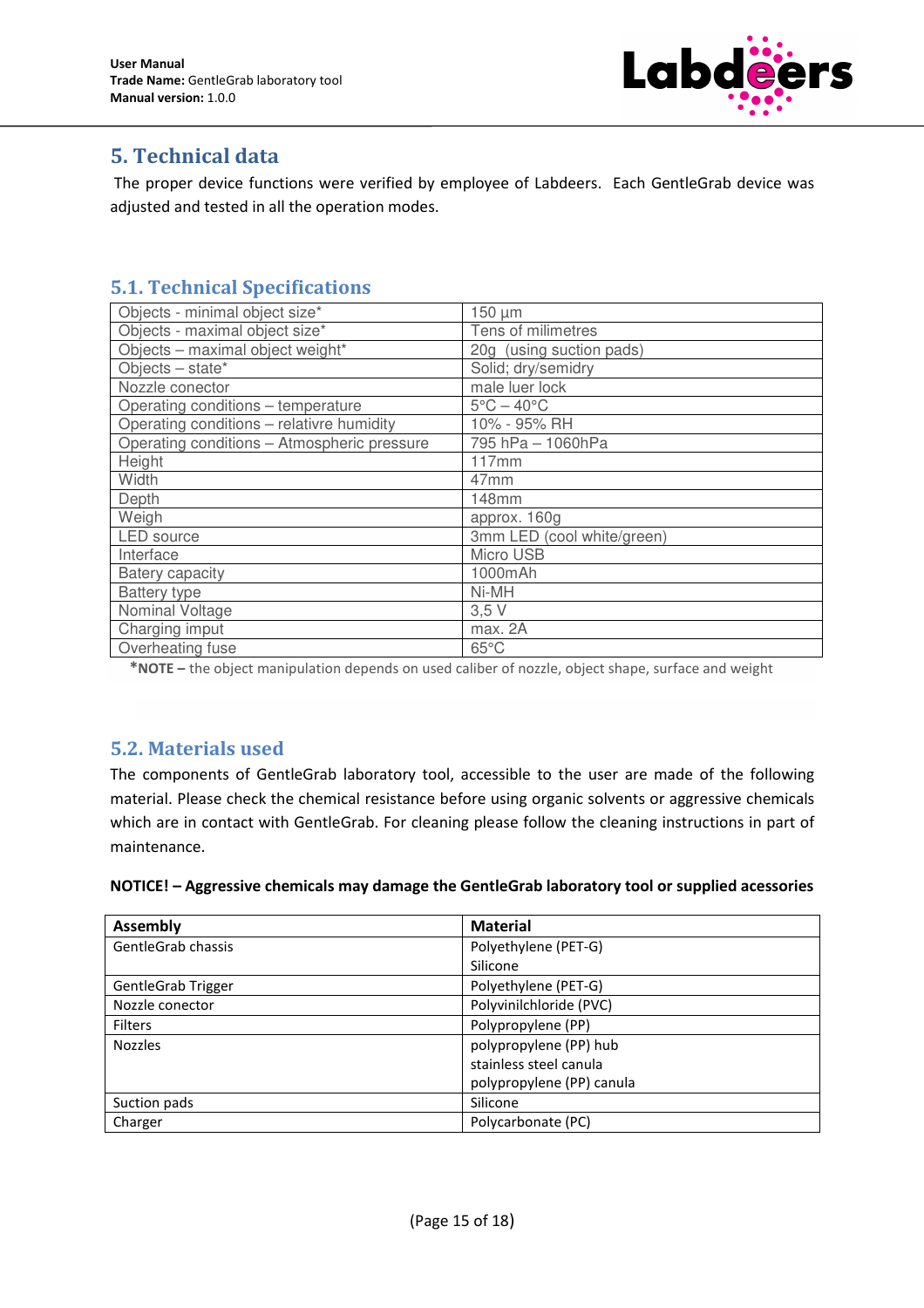

#### **Charger**

| Operating temperature | $0^{\circ}$ C -40 $^{\circ}$ C |
|-----------------------|--------------------------------|
| Weight                | 72g                            |
| Dimension             | 65 x 45 x 30 (mm)              |
| Certified AC plugs    | EU, UK, USA/Japan, Aus, China  |
| Efficiency level      | VI                             |
| Connector             | micro USB                      |
| Voltage               | 5VDC                           |
| Loading               | $0 - 2.1A$                     |
| Max. Power            | 10.5 W                         |
| Ripple/Noise          | 200(mV) p-p                    |
| Housing material      | Polycarbonate (PC)             |
| Protection class      | Ш                              |

## **5.3. Acessories – overview**

| <b>Type</b>                           | <b>Description</b>                                   |
|---------------------------------------|------------------------------------------------------|
| Charger                               | Charger and selected plug variant                    |
|                                       | EU, UK, USA/Japan, Aus, China                        |
| Working set                           | 1/2" Nozzles (see tab. 1)                            |
|                                       | Magnifier                                            |
|                                       | Magnifier clip                                       |
|                                       | Silicone suction pads - 3x                           |
|                                       | Filters - 5x                                         |
| Magnifier clip                        | Croc-clip 360° magnifier                             |
| Magnifier                             | 3x magnifying                                        |
| Stainless steel nozzles, 1/2" (tab.2) | Gauge 14, 15, 16, 18, 20, 21, 22, 23, 25, 26, 27, 30 |
| Polypropylene nozzles, 1/2" (tab.2)   | Gauge 14, 15, 18, 20, 25                             |
| Special nozzles                       | Bent and straight 1/4"; 1,2"; 1"; 1,5"               |
| <b>Filters</b>                        | 5X wax coated 10µm water stop filters                |
| Suction pads                          | 3x; silicone pads                                    |

| Gauge                          | ID inch | <b>SAN AND A TOWN</b><br>ID mm | Color    |
|--------------------------------|---------|--------------------------------|----------|
| <b>Contract Contract</b><br>14 | 0.063   | 1.60                           | Olive    |
| 15 <sup>°</sup>                | 0.054   | 1.37                           | Amber    |
| 16                             | 0.047   | 1.20                           | Black    |
| 18                             | 0.033   | 0.84                           | Green    |
| 20                             | 0.024   | 0.60                           | Pink     |
| 21                             | 0.020   | 0.51                           | Purple   |
| 22                             | 0.016   | 0.41                           | Blue     |
| 23                             | 0.013   | 0.33                           | Orange   |
| 25                             | 0.010   | 0.25                           | Red      |
| 26                             | 0.009   | 0.23                           | Beige    |
| 27                             | 0.008   | 0.20                           | Clear    |
| 30                             | 0.006   | 0.15                           | Lavender |

*Table 2 – 1/2″ straight polypropylene (Gauge - 14, 15, 18, 20, 25) and stainless steel nozzles (all)*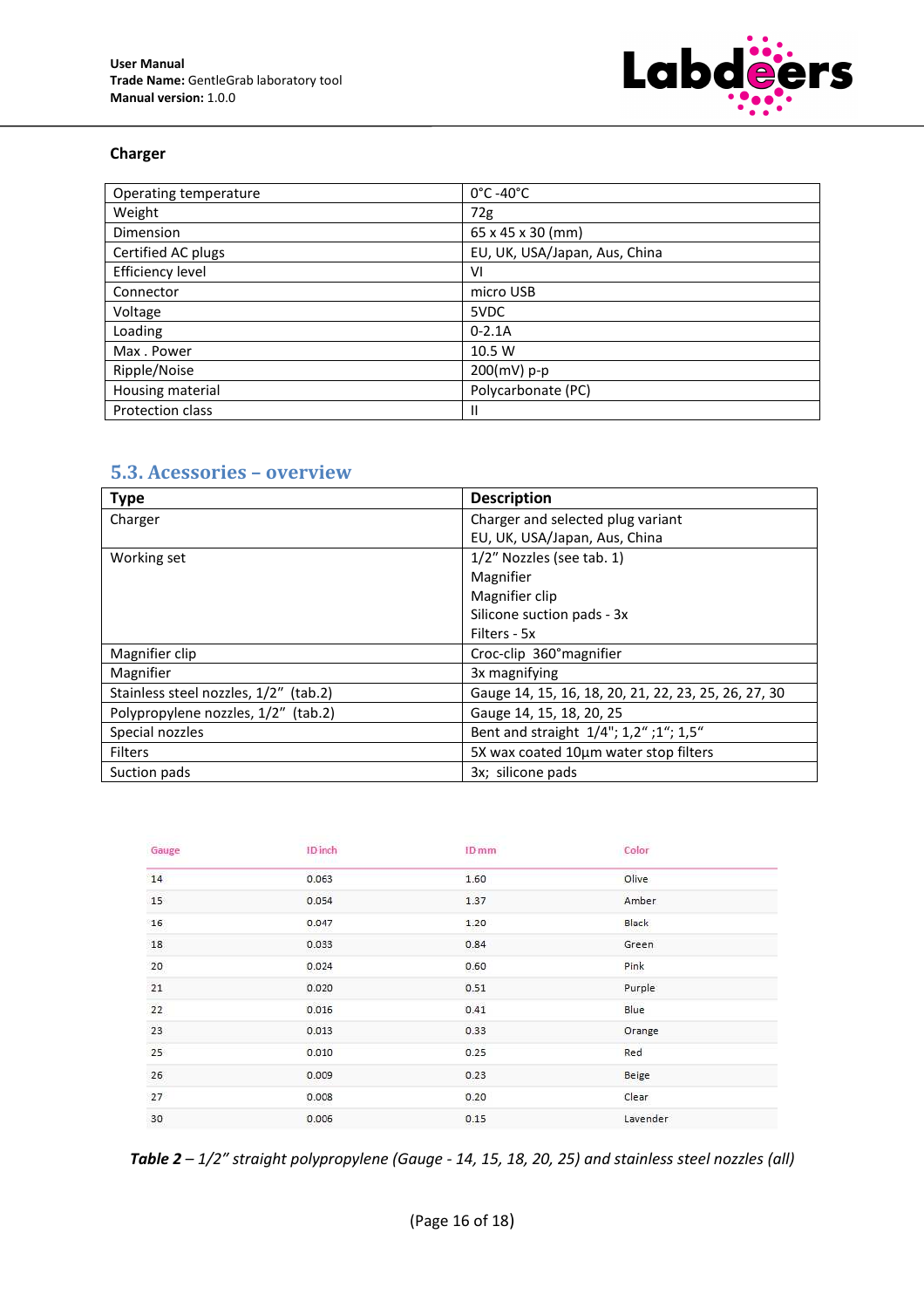

## **6. Statement of warranty**

This Limited warranty applies for the period of 24 months for the instrument and charger; and 6 months for the battery (do not include capacity loss), valid from the date of the product purchase.

Contact directly Labdeers Ltd. in case of warranty claims. The warranty is return-to-base only.

#### **No warranty is given in case of:**

- normal wears and tears of the instrument
- misuse, abuse, negligence, or accident howsoever caused
- connected, installed, adjusted, or used product contrary than in accordance with the user manual
- instrument was modified, altered, repaired or opened by unauthorized persons
- defects or damage due to spillage of liquids or particles, corrosion, rust, or the use of wrong voltage

#### **Excluded from the warranty are:**

- reduced battery capacity
- instruments with defected or removed serial numbers
- instruments without any prove of purchase

If at any time within the warranty period the instrument does not function as warranted, the product will be repaired or replaced at no charge. The customer is responsible for shipping and for covering of insurance charges (for the full product value) to Labdeers company. Labdeers is responsible for shipping and insurance on return of the instrument to the customer. Returned instruments must be packaged sufficiently so as not to assume any transit damage. If damage is caused due to insufficient packaging, the instrument will be treated as an out-of-warranty repair and charged as such.

The Labdeers Ltd. offers out-of-warranty repairs. These are usually returned to the customer on a cash-on delivery basis. Labdeers repairs or replaces faulty instruments as quickly as possible. All replaced parts or equipment shall become to property of Labdeers.

## **7. Transport**

**CAUTION - Clean and decontaminate the product prior shipment.** Perform cleaning of device before shipping as described in chapter 4. Maintenance. Hazardous substances may result in personal injuries or product damage.

**NOTICE! - Device should never be turned ON within transportation!** Pay the attention for trigger fixation in OFF position prior packing and shipping GentleGrab device.